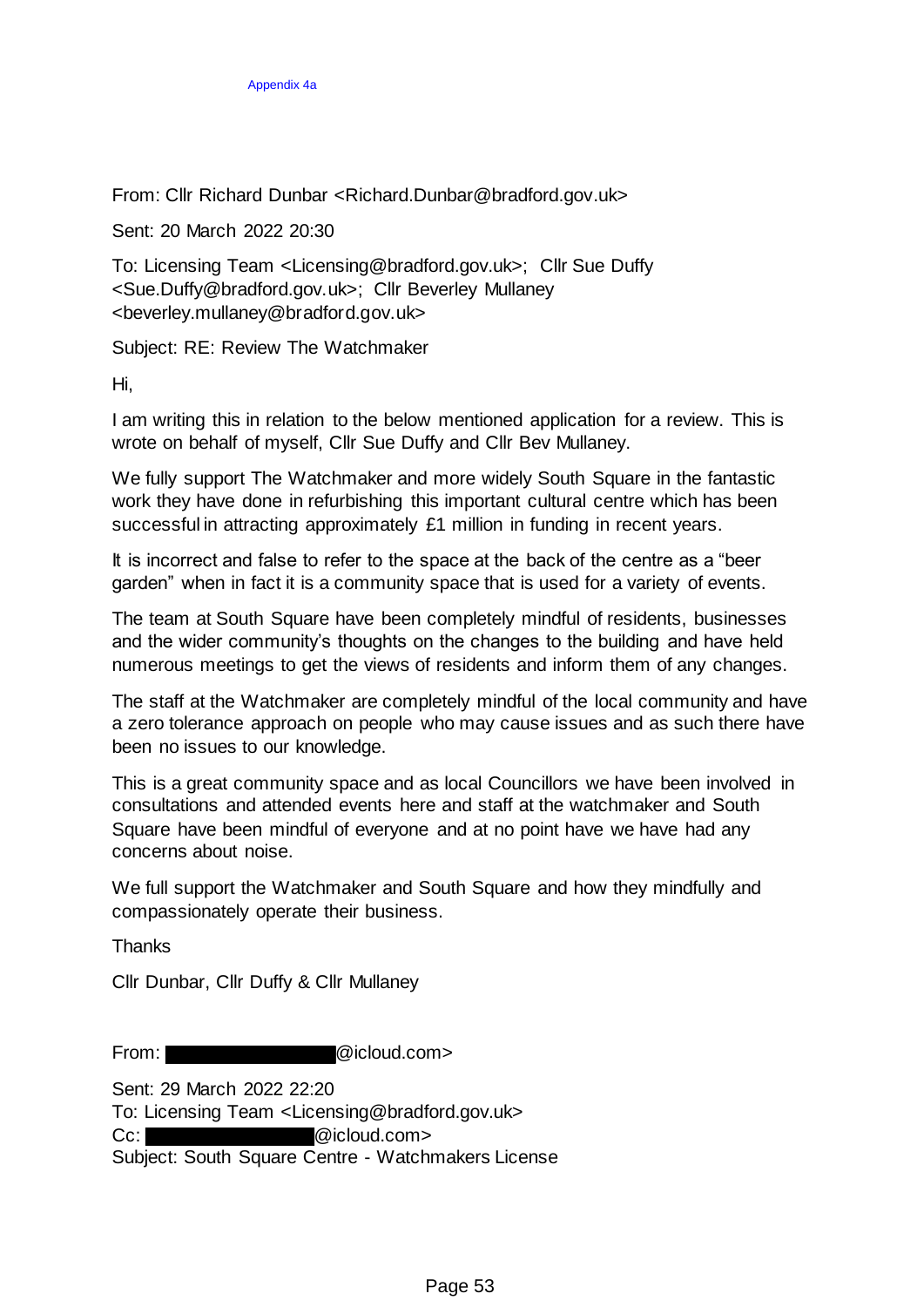Good Morning

I am so surprised and disappointed that such a request has been made. It saddens me that we find ourselves in this awkward position. The Watch Makers is a wonderful place that fits into our community so well. It lends it hand to the vibrant culture of Thornton ( and its fits extremely well with the City of Culture Bid).

Given the noise levels - I do think it would be reasonable to state that the New Inn , the Conservative Club and the Black Horse who are very near close neighbour with a footfalls of 3 to 4 times that of the Watch Makers, contribute to noise pollution.

I am a resident of Thornton (22yrs) and would say that the current tenant is 'Community Considerate', are very' professional' and open at very reasonable hours .

I am fully supportive of this excellent facility/Bar (even though i don't drink alcohol), it would be a tragedy to see yet another Great British tradition go.

I hope the committee look at the bigger picture. Consider all angles and come to an informed decision..

Its like saying ALL Public House's in Thornton should be closed.

Commecial Street **Thornton** Bradford BD13 3LW

the contract of the contract of

From: **Command-** @emmausbradford.org.uk> Sent: 29 March 2022 19:07 To: Licensing Team <Licensing@bradford.gov.uk> Subject: South Square Centre - Watchmakers License

Hello

I am writing with respect to the request to withdraw the license for The Watchmakers bar at South Square. I strongly oppose this request. South Square Centre has made an amazing contribution to Thornton and The Watchmakers itself is the sought after location for people who are looking for more genteel and quiet surroundings for a drink, compared to other licensed properties in the village. It is well managed and has an early evening closing time. The availability of the small garden adds to it attraction not just for Thornton residents, but for visitors who bring trade to Bradford. To be frank, I also live close to South Square and have never heard any noise from there - the loudest noise in fact comes from another neighbour's private garden!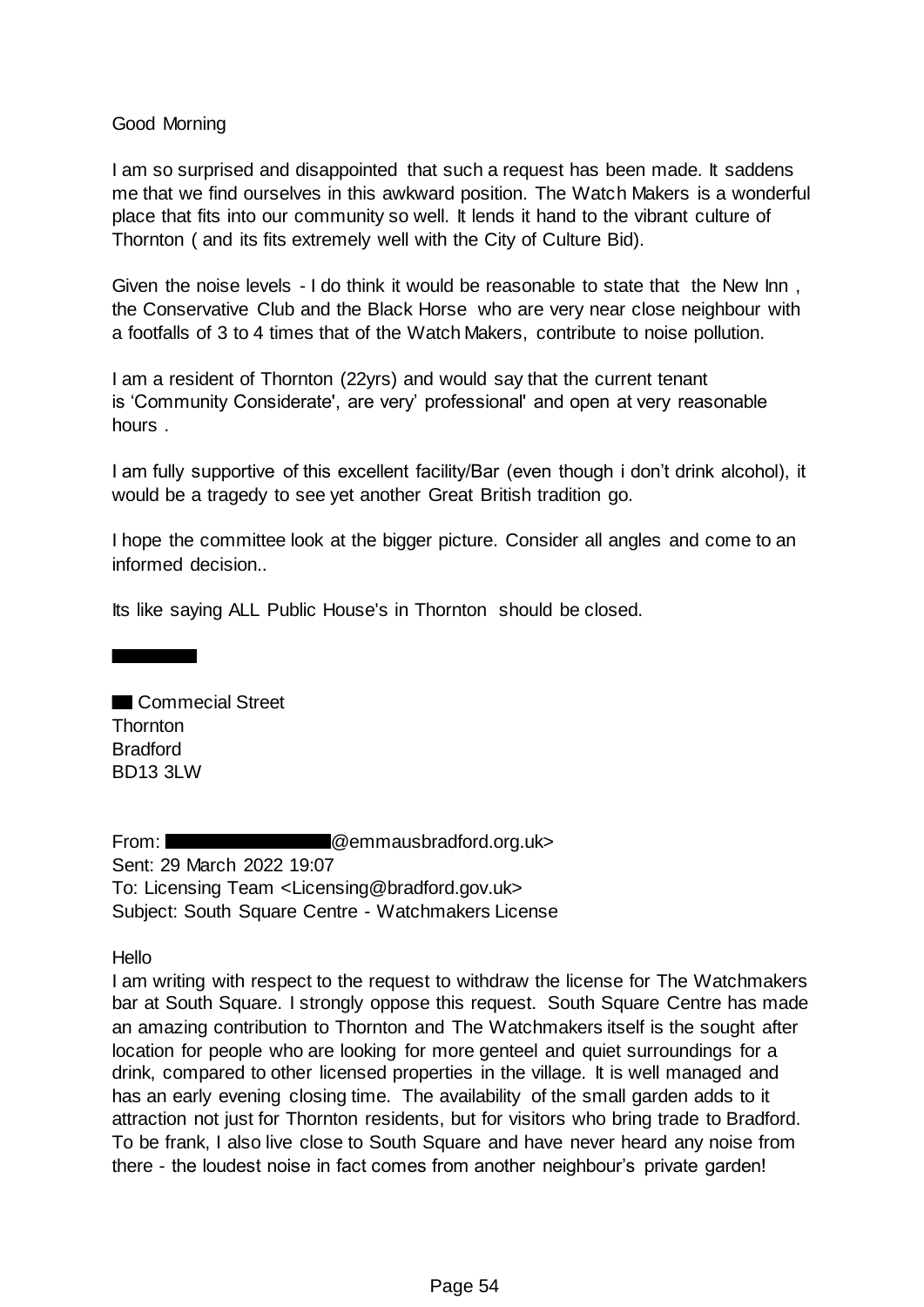I have organised Open Gardens for two years, and this year in addition I am organising Thornton in Bloom. The beautiful renovation of South Square and its garden and the amenities of The Watchmakers and Plenty at the Square are significant attractions and are also locations for our ticket sales to Open Gardens. I do hope that my voice, as a close neighbour, will be considered in this matter. Best Regards

### Lower Kipping Lane

From: **and Company Company @gmail.com** Sent: 29 March 2022 17:08 To: Licensing Team <Licensing@bradford.gov.uk> Subject: The Watchmaker - Review of Licence

To whom it may concern,

I recently saw a local notice stating that there was to be a review of the licence to The Watchmaker bar in South Square, Thornton. As a local resident and occasional patron of the Watchmaker bar I'd like to comment.

The licence holders and managers of The Watchmaker are extremely responsible and experienced landlords and licence holders. They foster an air of friendly engagement and set strong expectations as to the appropriate behaviour expected of patrons. They have very modest opening hours in order to support their work-life balance and ensure the community is not overly burdened. Their approach ensures that bad behaviour is given short shrift and that problem drinkers stay away. Situated within the South Square arts centre means that the bar attracts people who have an affinity with arts and the local community. The clientele therefore are overall far more considerate and pro-social than you will find in nearby pubs such as the New Inn or the Black Horse.

With regards to the complaint of noise I cannot understand how this is considered a valid claim. The bar has limited opening hours at the best of times, and the outside beergarden space to the south of the building has only ever been available to patrons until 7.30pm two or three evenings a week. During the colder months it is hardly used at all. There is far more noise at much more unsocial hours in the local area from the main road and from other local pubs. There is no evidence to suggest this will change or get worse.

I can only conclude that the complaint is false and vexatious. Possibly brought about by the same people who recently actively opposed the granting of planning permission of the beer garden. I advise you to check the names of the complainants/plaintiffs on both cases.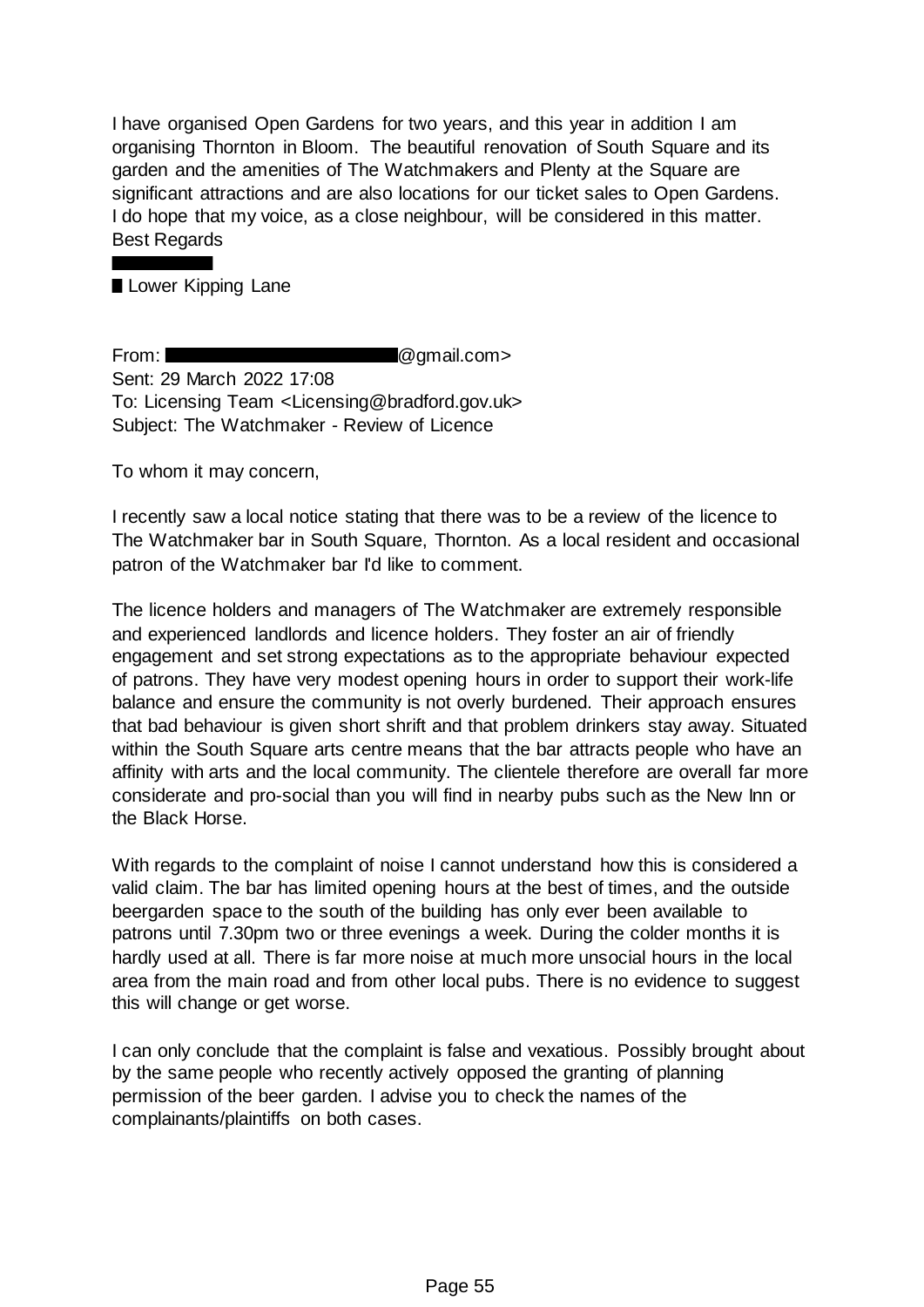The Watchmaker Bar is an important element to the South Square Arts centre. Providing an extended social space for the community that supports the centre as a beacon of culture and community engagement. If it were to lose or have its alcohol licence restricted in some way it would have a large detrimental impact on the local community and the arts centre. With Bradford2025 city of culture within our grasp this is not what either Thornton or the city needs. Far more people would be negatively impacted if the licence was changed than if it remains in the hands of a responsible business.

I look forward to hearing the result of the licence review.

Kind regards

Mr **International Structure** Thornton Road, Thornton, BD13 3AB

Dear Madam / Sir

I am writing to support the Watchmakers licensed premises. I understand there has been a complaint of noise nuisance to local residents from the beer garden at the rear of South Square Centre where the Watchmakers is located. This is a quiet bar, with a mainly middle to older aged clientele, it is based in a Centre that serves the cultural and leisure interests of the local community.

I live in Thornton and I am a customer of the Watchmakers. I am in my sixties. I have never experienced any excessive noise or nuisance while in the bar, beer garden or visiting friends nearby. I have found that the licencee always acts in a responsible way as well as working to minimise disruption to local residents by conscientiously adhering to the beer garden's closing time.

The Watchmakers is one of two licensed premises located next door to one another, if there has been excessive noise or anti social behaviour I am not sure how a local resident would be able to discern from which place the supposed disruption was emanating.

I fully support the Watchmakers licencee and the contribution that her business makes to the village.

Sapgate Lane, Thornton BD13 3DY

From: @hotmail.co.uk> Sent: 28 March 2022 15:50 To: Licensing Team <Licensing@bradford.gov.uk>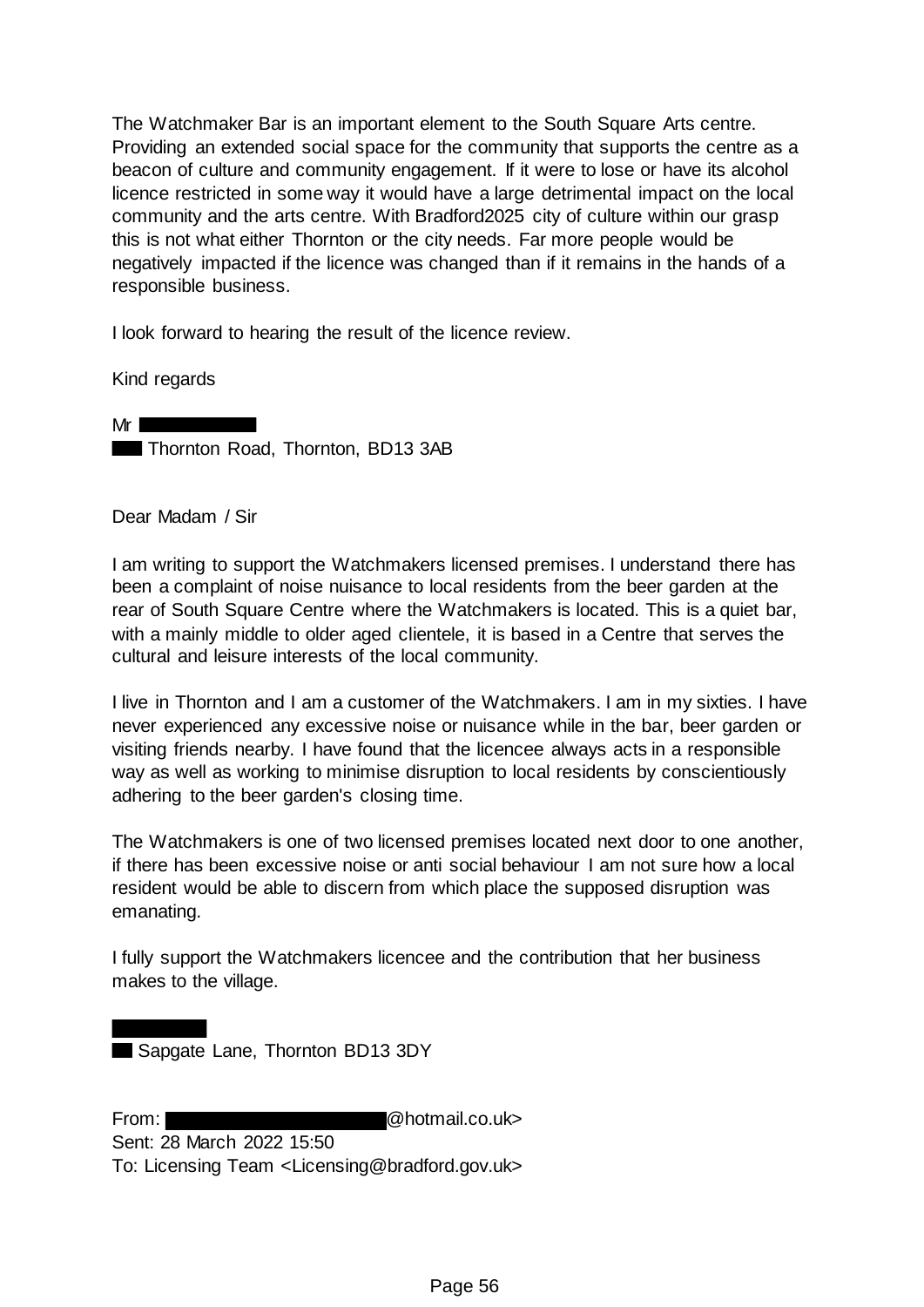### Subject: South square garden

Dear sir or madam, I have heard there is an application or review on the use of the South Square garden by members of the community who have purchased drinks from the Watchmakers bar or food from the Plenty on the square cafe. I fully support the use of said garden as it is an asset to the village and a pleasant outside area away from the larger licenced premises in the village. We live in Alan Court and have not had any issues with noise from the South square garden. It has neighbour friendly rules re garden closing time and is also not open Monday or Tuesday .I hope the outcome of the review is favourable to the residents of Thornton and the two businesses in the square as it beggers belief if after all the money spent on the square refurbishment there is are restrictions to the public use of the facilities. Regards Mr & Mrs **Example 20** Alan court Thornton.

From: **Example 20** Southsquarecentre.co.uk Sent: 25 March 2022 14:56 To: Licensing Team <Licensing@bradford.gov.uk> Subject: Email in support of Watchmakers

Hello,

I am just writing to you in support of the Watchmakers in Thornton.

This establishment is a complete asset to Thornton. It is an incredibly well run pub. The proprietors and staff care deeply about it. It is alway clean and well managed. Ill behaviour or shouting will not be tolerated and is always called out. As a regular customer, of over two years, I have only witnessed this once but I witnessed the great management of it and I was very impressed.

The owners clean the building, courtyard and garden regularly throughout the day and there are never any empty glasses or bottles at closing time, which is quite early.

The community garden, which is not advertised as a beer garden, attracts visitors from the art galleries, cafe and the watchmakers. It is a space shared by all of the visitors quite harmoniously. Some will drink coffee and some will choose to have a glass of wine or a pint of beer. It is a wonderful diverse mix of people which adds to the charm of the garden. It is not a place where people drink heavily or get out of control. The garden is very discreet, with high fences and I don't believe it is a nuisance at all.

Should this licence be revoked, it would be a huge shame for the whole community.

Yours sincerely,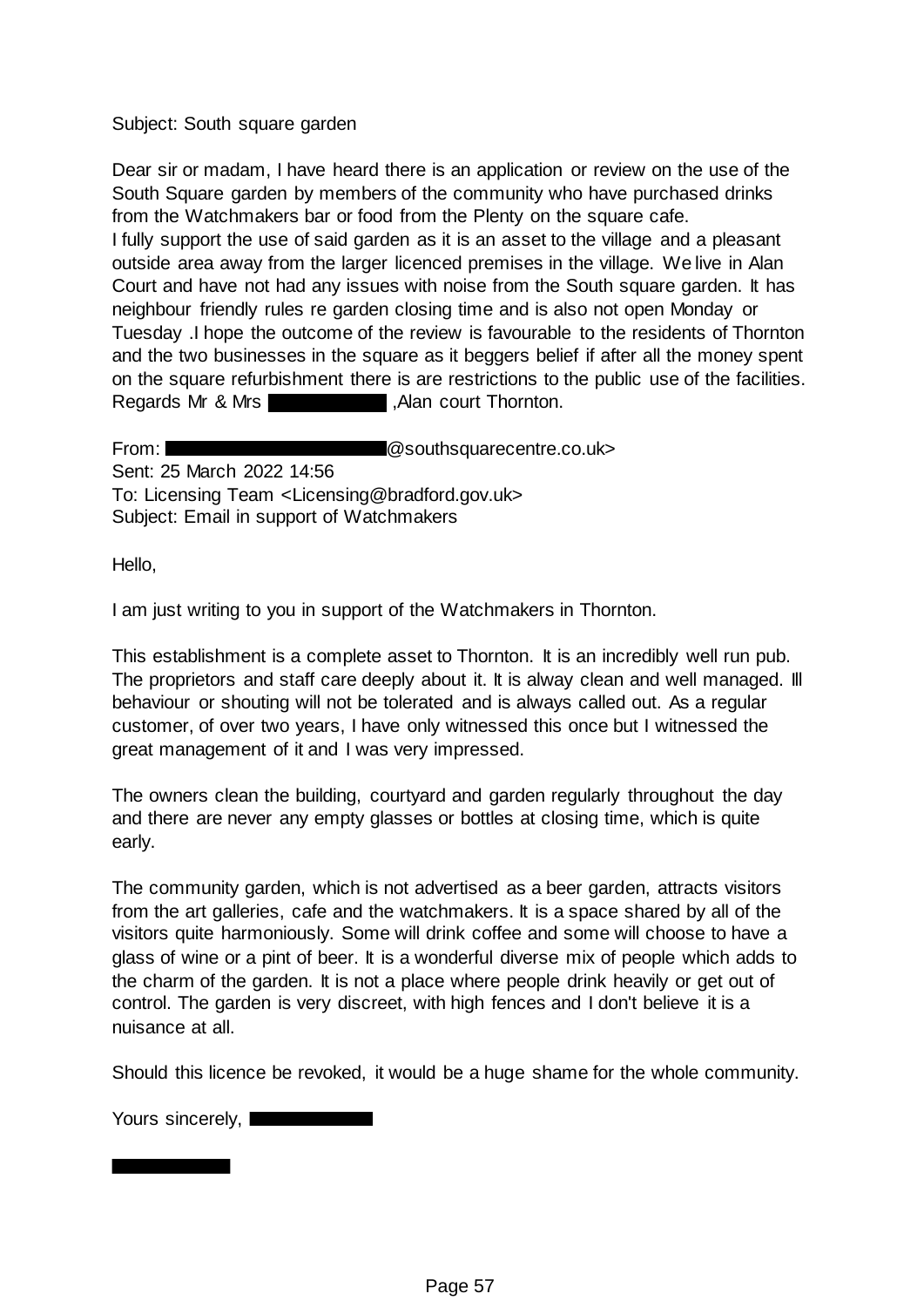Arts and Heritage Coordinator My working days are Tues - Fri South Square Centre **Thornton Bradford** BD13 3LD 01274834747

southsquarecentre.co.uk My working days are Tuesday, Wednesday, Thursday and Friday morning.

\_\_\_\_\_\_\_\_\_\_\_\_\_\_\_\_\_\_\_\_\_\_\_\_\_\_\_\_\_\_\_\_\_\_\_\_\_\_\_\_\_\_\_\_\_\_

Support South Square by becoming a friend of south square or making a donation. South Square Centre is a local Co-op cause.

From: **Example 20** From: **Example 20** Southsquarecentre.co.uk> Sent: 22 March 2022 13:36 To: Licensing Team <Licensing@bradford.gov.uk>; Florence Hoy <f.hoy@southsquarecentre.co.uk> Subject: Supporting information / The Watchmakers Licence review

Hi There,

Tim visited South Square to put up the blue notice in our notice board for the application to review the Watchmakers premises licence.

I am currently the Centre Director for Charity Thornton and Allerton Community Association (TACA) who manage the South Square site. Amy and Gareth from Watchmaker are one South Square's our tenants. TACA hold the premises licence for the bar and Amy and Gareth are named as DPS's on this licence.

I have attached a pdf which I thought might be useful to details of our management and maintenance plan relating to outdoors spaces, documentation of the space and activities, as well as a summary of consultation we have undertaken with neighbouring residents and measures we have introduced to respond to their concerns.

Hopefully this provides helpful contextual information. Please let us know if you have any questions or queries,

Best Wishes,

South Square Centre **Thornton**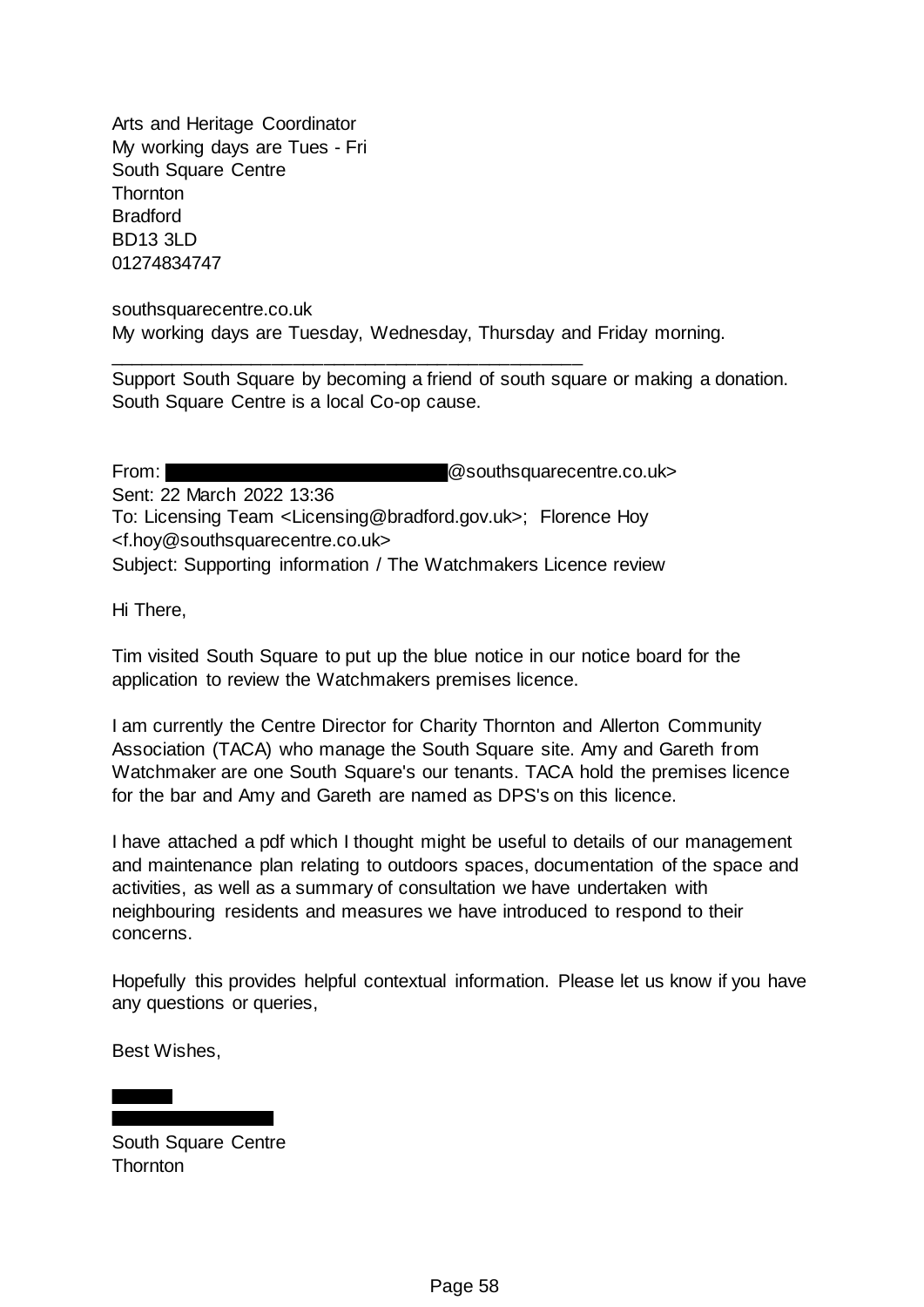Bradford BD13 3LD 01274834747

southsquarecentre.co.uk

From: **and Contract Contract Contract Contract Contract Contract Contract Contract Contract Contract Contract Contract Contract Contract Contract Contract Contract Contract Contract Contract Contract Contract Contract Cont** 

Sent: 18 March 2022 17:08 To: Licensing Team <Licensing@bradford.gov.uk> Subject: Review of licence for Watchmakers bar

Apologies I sent this yesterday , and since realise that comments should be sent from today onwards ..As I feel very strongly about this issue ,( the people of Thornton do not want to lose this lovely little bar space ) , I thought I'd better send it on the correct day ...Thanks for reading .

To whom it may concern .

I live at ■ Priestley Street Thornton BD13 3LB, Which is next door to the garden used by customers of the Watchmakers, which I have to add is NOT known as a beer garden as it it used by customers from Plenty at The Square cafe and other users / groups from South Square Centre . Groups of people using the garden whether it's for consuming alcohol or participating in activities from the centre does certainly not give rise to any noise issues . There is no more noise generated than if my neighbours at the other side had a few friends round in their garden . Any kind of use of the garden space is always finished by 7.30pmpromptly , so there is no noise whatsoever to disturb anyone's evening . The space in the garden is a great benefit to local people across on Thornton Road who have no garden space to sit out on of their own . The whole of South Square / Watchmakers is a credit to the village of Thornton , the Watchmakers being a lovely small bar , with great clientele , and a landlord who respects the locals and has zero tolerance for any loud or antisocial behaviour .

Yours **Notified the View Street** 

From: @mukltd.com < @mukltd.com> Sent: 17 March 2022 20:42 To: Licensing Team <Licensing@bradford.gov.uk> Subject: Re: continued licence of the watchmakers thornton

To whom it may concern

We are in favour of the continued licence of the watchmakers pub it is an asset to the community and is much needed in the village.

Regards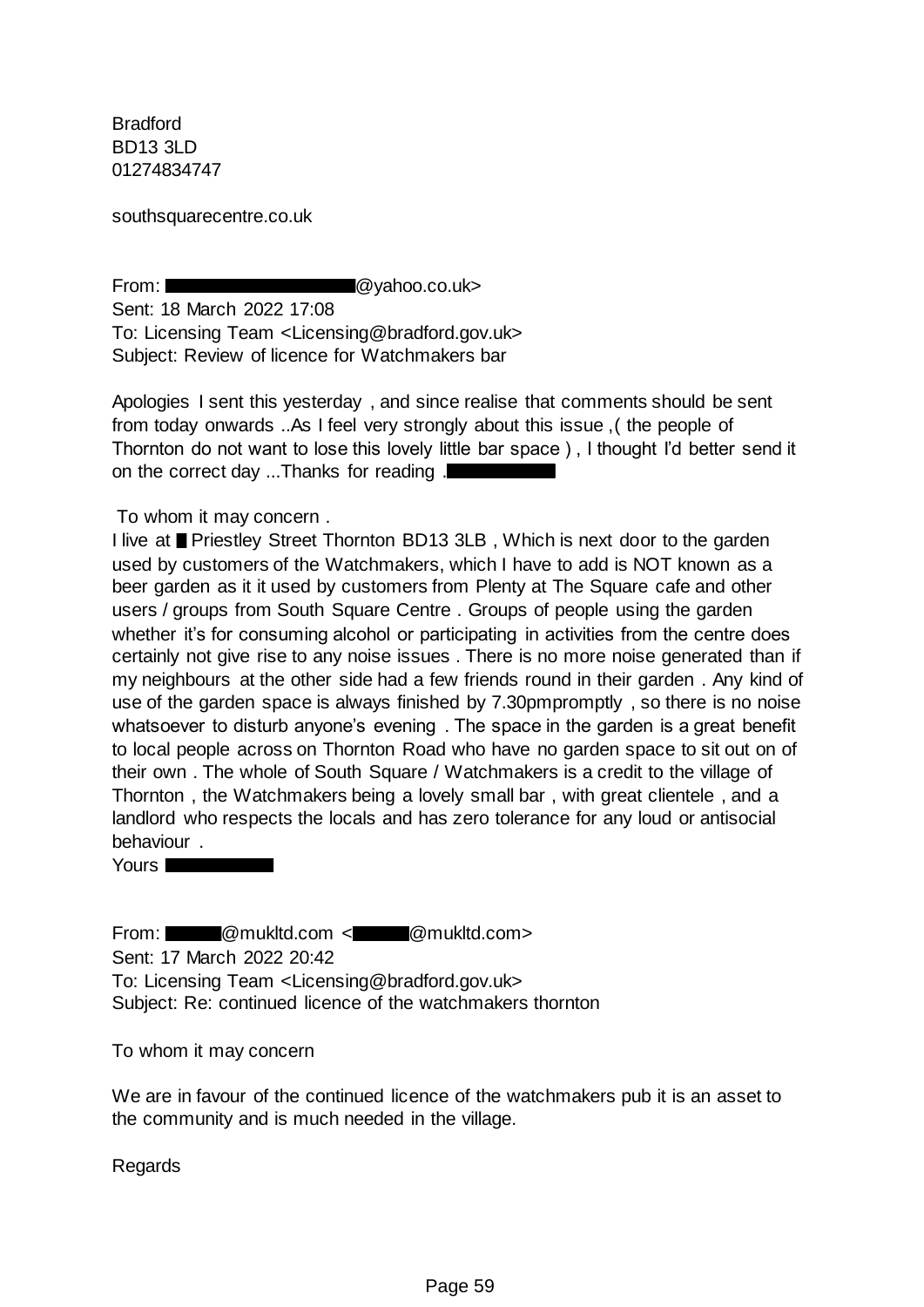Mr and Mrs

Thornton Road, Thornton, BD13 3PS

From: **and Company Company Company Company Company Company Company Company Company Company Company Company Company Company Company Company Company Company Company Company Company Company Company Company Company Company Com** Sent: 30 March 2022 10:26 To: Melanie McGurk <melanie.mcgurk@bradford.gov.uk> Subject: Re: FW: Watchmaker, Thornto

**Cliffe Lane, Thornton, BD13 3DX.** Best wishes Sue Gaffney

From: @btinternet.com> Sent: 28 March 2022 11:55 To: Licensing Team <Licensing@bradford.gov.uk> Subject: Watchmaker, Thornton

Please register my support for The Watchmaker, South Square, Thornton, continuing to have a license.

The place is well managed, and there is never any bad or rowdy behaviour inside the premises or in the garden.

Yours sincerely

Thornton resident and customer.

From: **@hotmail.co.uk>** 

Sent: 30 March 2022 10:34 To: Melanie McGurk <melanie.mcgurk@bradford.gov.uk> Subject: Re: The Watchmaker, Thornton

Hi Melanie Yes certainly, it is Sapgate Lane, Thornton, BD13 3HB With regards

Sent from my iPhone

From: @hotmail.co.uk> Sent: 28 March 2022 12:17 To: Licensing Team <Licensing@bradford.gov.uk> Subject: Fwd: The Watchmaker, Thornton

Sent from my iPhone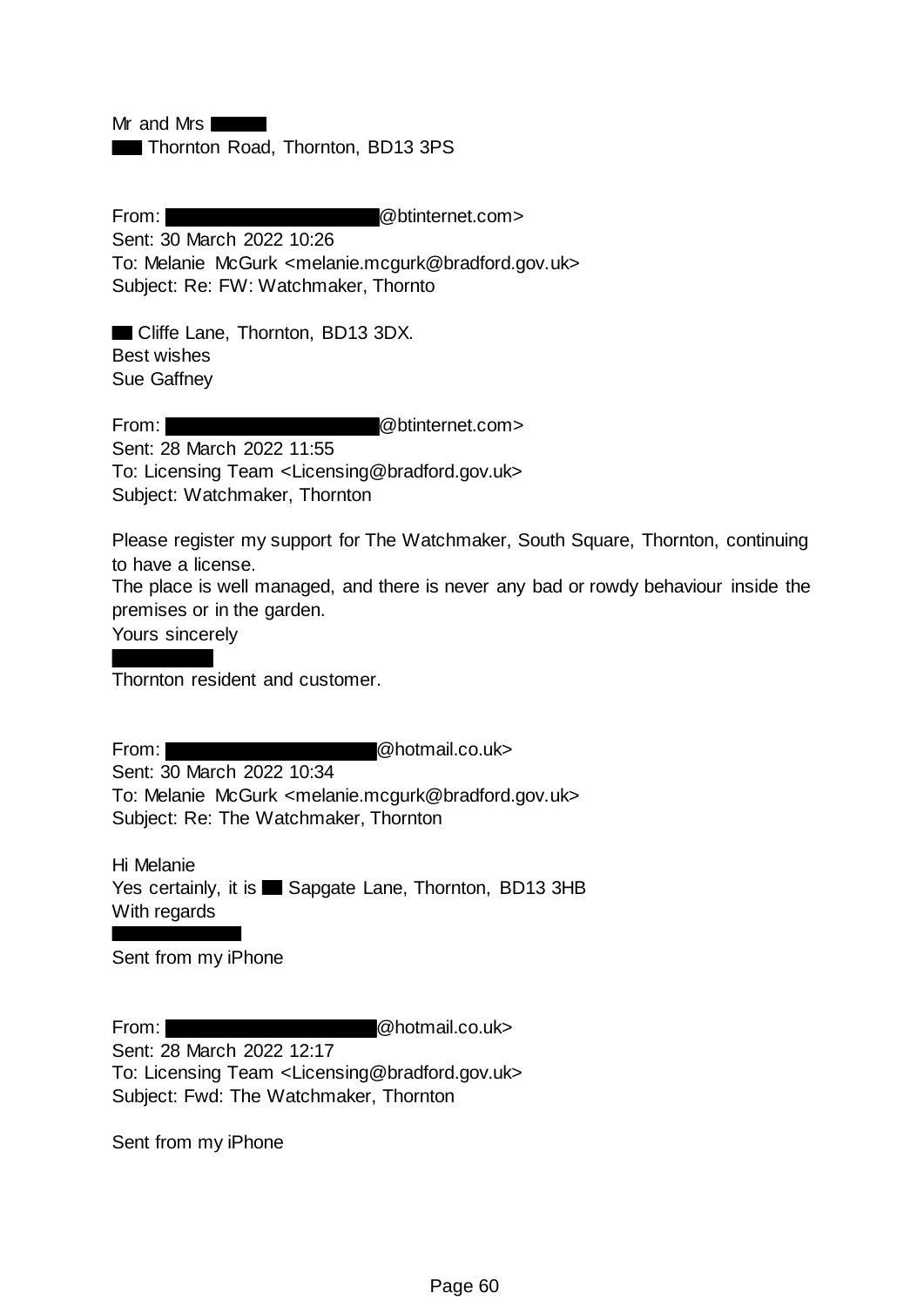Begin forwarded message:

From: @hotmail.co.uk>

Date: 26 March 2022 at 14:52:47 GMT

To: licensing@bradford.co.uk

Subject: The Watchmaker, Thornton

I would like to offer my support for The Watchmaker which offers a welcoming and calm space for Thornton people. It is a perfect stop for those who attend South Square for talks and classes and exhibitions.

It is well run and managed to make sure customers are respectful of neighbours and no rowdiness is tolerated.

The garden offers a welcome quiet and relaxing space for getting together with friends or just contemplating life in a peaceful setting.

With regards

From: @outlook.com>

Sent: 30 March 2022 10:41

To: Melanie McGurk <melanie.mcgurk@bradford.gov.uk>

Subject: Re: Review of Licence - The Watchmaker at South Square

Hiya

Yes of course, it's **Memothorme Lane, South Elmsall, West Yorkshire, WF9 2NY** 

All the best

> -----Original Message-----

> From: @outlook.com>

- > Sent: 21 March 2022 14:17
- > To: Licensing Team <Licensing@bradford.gov.uk>
- > Subject: Review of Licence The Watchmaker at South Square
- >

> Hi there

>

> I've been to the Watchmaker on numerous occasions and I'm shocked that anyone could claim it (or specifically the garden) poses a noise nuisance.

> As I understand it, the garden belongs to South Square and it isn't a 'beer garden' at all. It's used for events and live music and people can take their drinks in there if they so choose.

>

> For a number of years, I myself, was the licensee of a small village

- > pub and the noise issued from us far exceeded that I've ever heard
- > come from the Watchmaker, even at the height of summer (and we never
- > had any complaints from neighbours)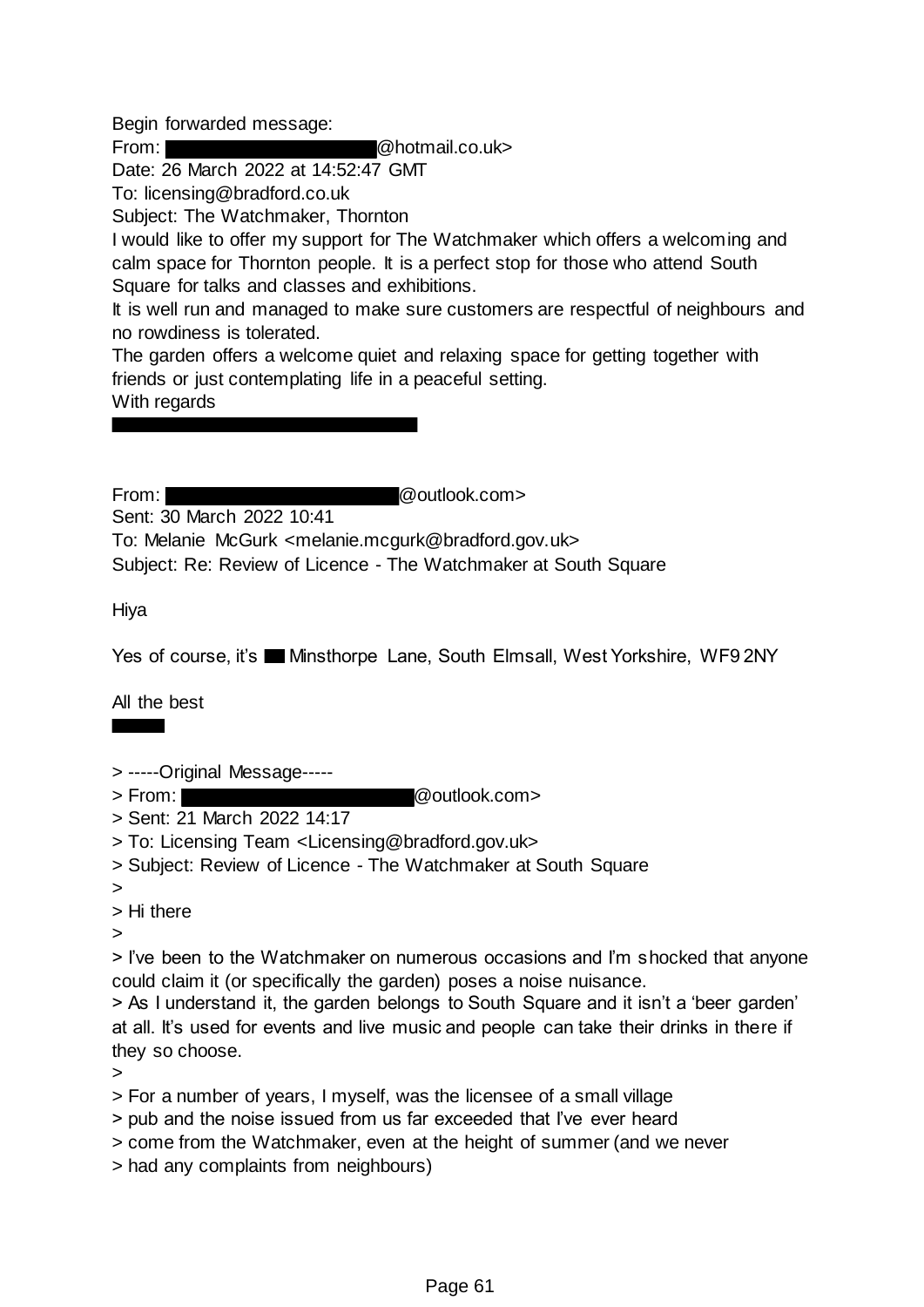>

> The current proprietors are incredible conscientious of their neighbours, they close the bar at a reasonable hour, they ensure everyone is out of the garden at a specific hour (which ensures there is no disruption to neighbours) and it seems to me like it's the kind of place where you nip for a drink after work, I can't imagine anyone going there for a rowdy night out!

> I hope the issue can be resolved as it would be a huge loss to the ecology of South Square if one of the main sources of income had to close.

> > If you need any further information, don't hesitate to get in touch.

> >

>

> All the best

 $>$ |

From: **and Company @gmail.com>** 

Sent: 30 March 2022 11:07 To: Melanie McGurk <melanie.mcgurk@bradford.gov.uk> Subject: Re: FW: Watchmakers Thornton

**market st Thornton** BD13 3EN

Kind regards Lisa

From: **and Company Company @gmail.com>** 

Sent: 28 March 2022 17:23 To: Licensing Team <Licensing@bradford.gov.uk> Subject: Watchmakers Thornton

Hi, I wish to advocate for the continued licensing of the micro pub the watchmakers in Thornton village.

The licensees are extremely competent and capable. They ensure a safe, friendly, well managed establishment. There is never anyone who is drunk, obnoxious or behaving in any anti social way. That kind of behaviour is simply not tolerated. The watchmakers is a place that supports local people to socialise in a safe environment, they support community project to bring people together, such as the street market and the festival of light in winter. The licensees are professional, organised, fair and in control at all times. I have never seen any trouble in the pub or outside at any point when I have visited. The watchmakers is an asset for the village. I fully support the continuation of the licensing.

Yours sincerely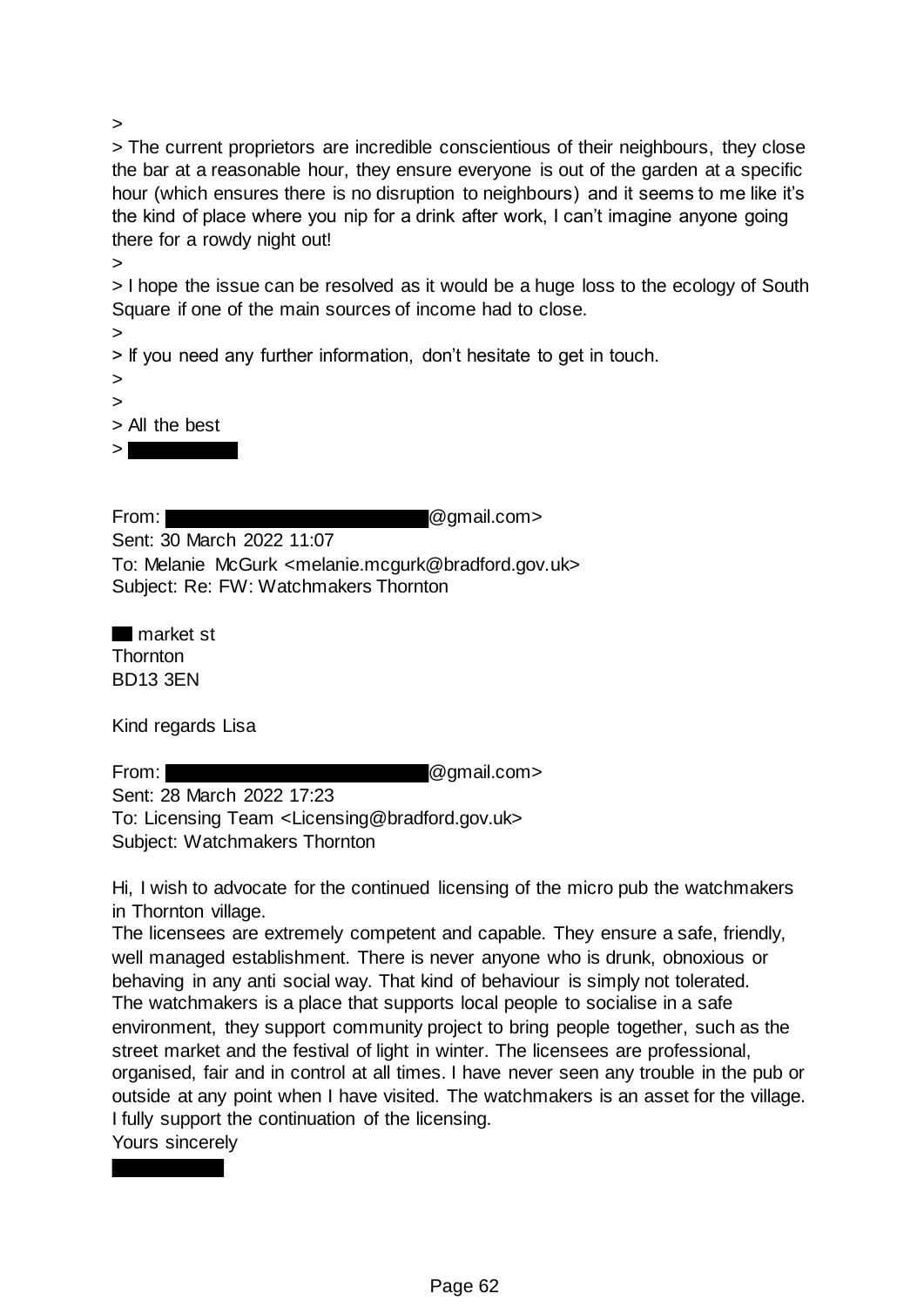From: J  $\qquad \qquad \qquad \textcircled{1}$ Sent: 30 March 2022 12:11 To: Melanie McGurk <melanie.mcgurk@bradford.gov.uk> Subject: Re: FW: The Watchmaker, thornton

Good morning

My address is Sapgate Lane **Thornton** BD133DY

Thank you

From: **and Community @gmail.com>** Sent: 21 March 2022 11:20 To: Licensing Team <Licensing@bradford.gov.uk> Subject: The Watchmaker, thornton

Dear Sir/Madam

Re: licensing review for the Watchmaker, South Square, Thornton.

I am writing in support of the Watchmaker continuing to use the beer garden, as it is one of the few bars with an outside space in Thornton.

I have been in the garden on numerous occasions, and have never witnessed particularly loud or boisterous behaviour. Indeed, it is often possible to hear a lot more noise from the New Inn next door. Speaking to friends who live very close to South Square there seems to be little support for this application. To my mind it is a malicious application by one local resident who has taken against the square.

Thank you

Thornton Resident

From: @gmail.com>

Sent: 30 March 2022 12:15 To: Melanie McGurk <melanie.mcgurk@bradford.gov.uk> Subject: Re: FW: Watchmakers thornton

Of course **James st, Thornton, Bradford BD13 3NS, UK**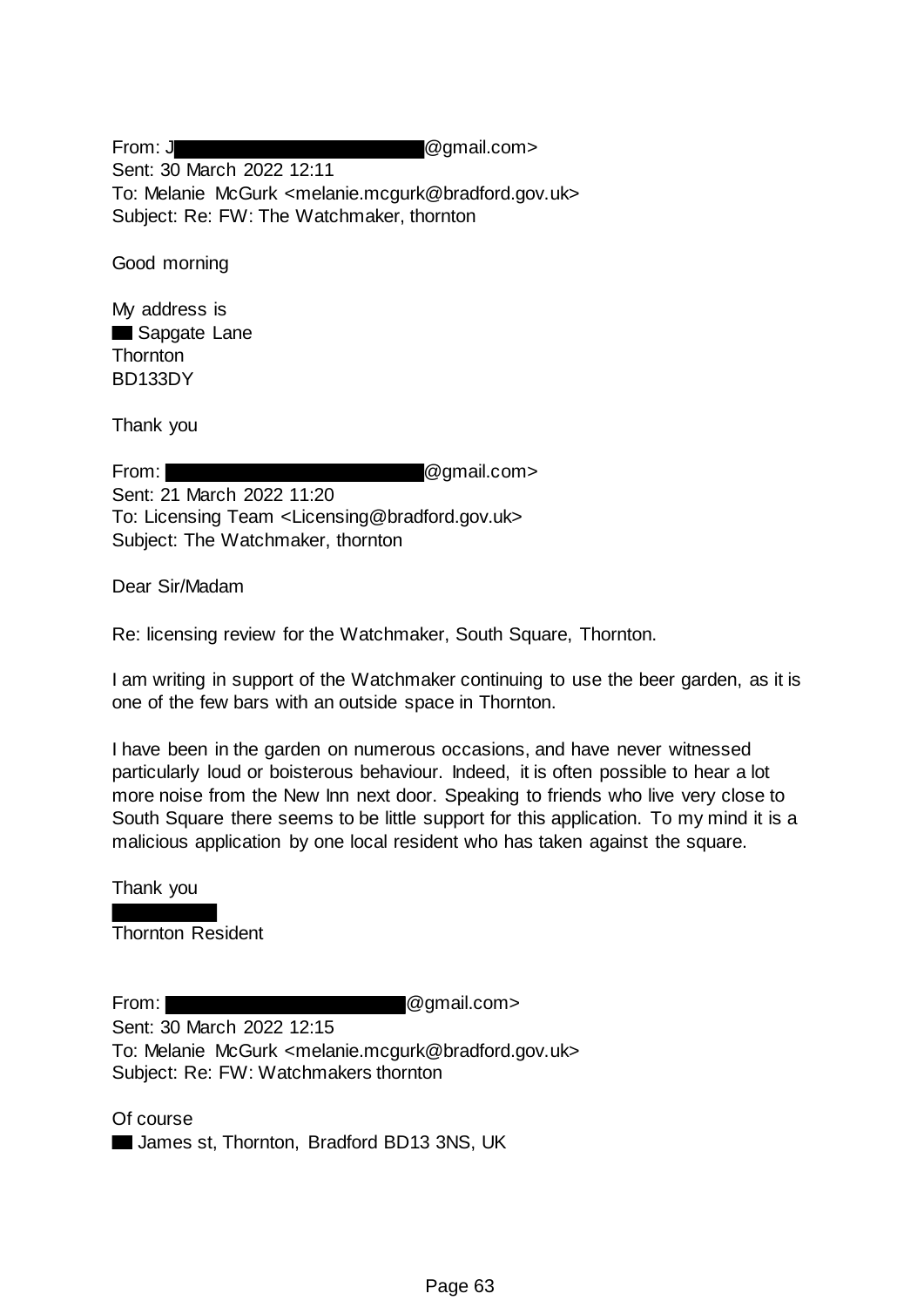-----Original Message----- From: **and Company Company @gmail.com>** Sent: 27 March 2022 18:54 To: Licensing Team <Licensing@bradford.gov.uk> Subject: Watchmakers thornton

I understand there is discussion about this pub. When I have gone there it has been clear that the licensees have a strict approach to behaviour and to their customers. I have not been often recently but have confidence that they will take the concerns of the neighbours very seriously.

Thank you

From: @blueyonder.co.uk> Sent: 30 March 2022 13:42 To: Melanie McGurk <melanie.mcgurk@bradford.gov.uk> Subject: RE: FW: The Watchmaker at SouthSquare

**Briarmains** West Lane **Thornton** BD133JB

**Thanks** 

From: **@blueyonder.co.uk>** 

Sent: 18 March 2022 09:28 To: Licensing Team <Licensing@bradford.gov.uk> Subject: The Watchmaker at SouthSquare

I see you are reviewing their licence and just wanted to say yesterday evening l had a very pleasant time there having a quiet drink with a friend. We both said how good it is to have a safe friendly local place to go. She had also visited with a friend from outside the area who who was really impressed by the quality of the drinks and atmosphere

I think it is an asset to our area

Thornton resident

From:  $\blacksquare$  <  $\blacksquare$   $\blacksquare$  @gmail.com> Sent: 31 March 2022 09:31 To: Melanie McGurk <melanie.mcgurk@bradford.gov.uk>

Subject: Re: FW: The watchmaker, South Square, Thornton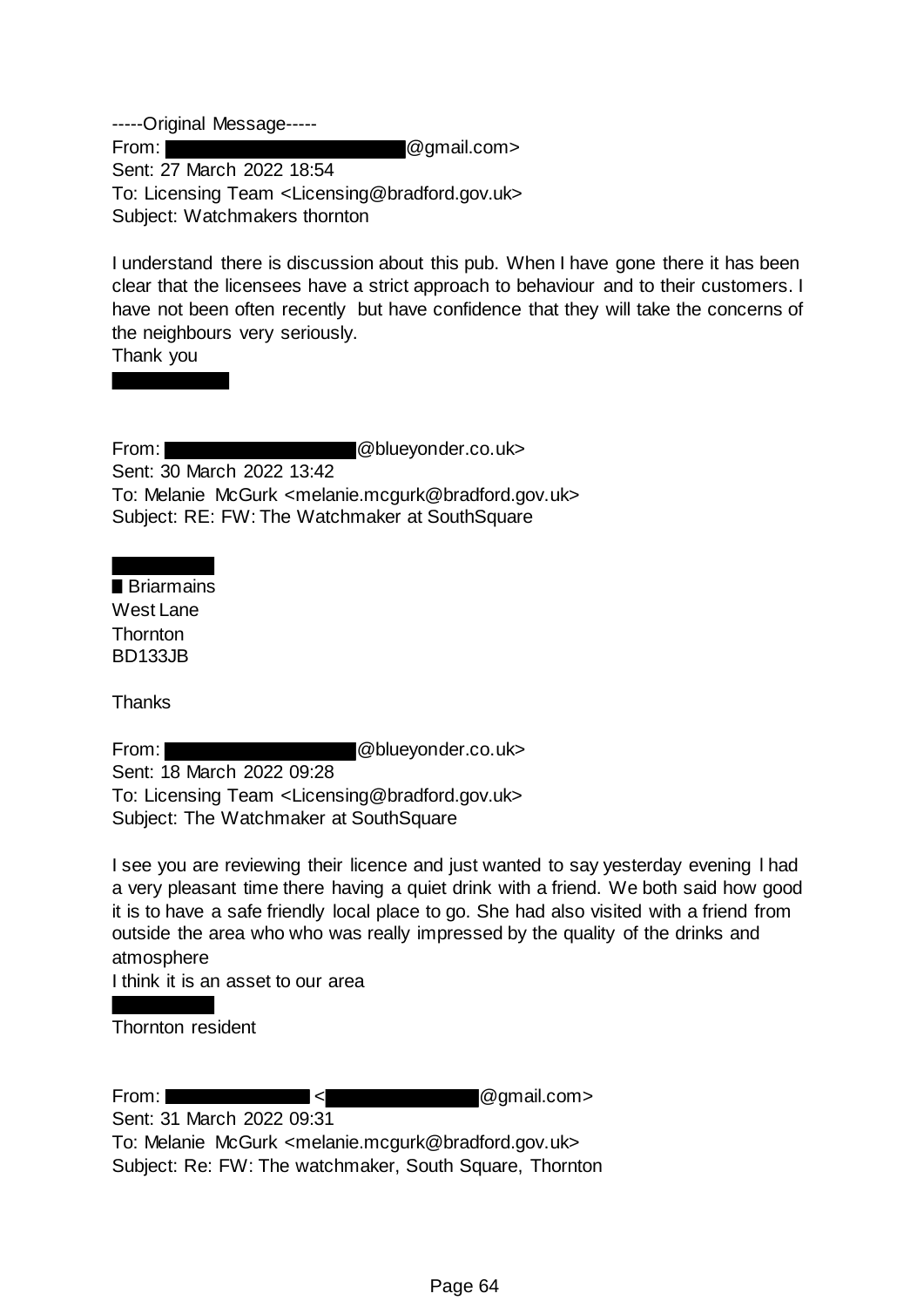Hi Melanie

No problem at all, it's market st, Thornton, Bradford BD13 3HG

**Thanks** 

From:  $\blacksquare$  <t  $\blacksquare$  <t  $\blacksquare$  @gmail.com> Sent: 22 March 2022 09:35 To: Licensing Team <Licensing@bradford.gov.uk> Subject: The watchmaker, South Square, Thornton

To whom it may concern

I'm emailing regarding the request to review the licence of the Watchmaker at South Square in thornton.

I am a local resident who uses South Square Art centre and the attributing Watchmaker pub, I have lived in Thornton for over 35 years and have seen every stage of improvement to South Square. The Watchmaker is a valued community asset that provides a safe, friendly place to socialise and hold community meetings.

From my personal experience there has never been a problem with noise levels, infact its well known to be a place to get a quiet drink with the guarantee of a calm environment.

This is due to the impeccable management teams at the Watchmaker and South Square who both implement a community first approach.

The basis of the request is flawed as South Square / the Watchmaker do not have a beer garden on the premises. There is a community garden to the rear of the property that is open at different times to the Watchmaker. The Watchmaker is situated at the front of the building and their latest closing time is 10pm, I've attached a picture of their opening times for reference. The community garden closes at 7.30pm.

Music isn't available in the community garden and any noise generated can only be from people talking. I don't believe this meets the criteria to be classed as a noise nuisance.

The community garden is open to anyone visiting South Square and is open on days that The Watchmaker is closed.

Also there is a large pub situated next door to South Square that opens 7 days a week and closes at midnight, they have hosted many large outdoor events including music, the noise level from this pub far surpasses any noise that could come from the community garden.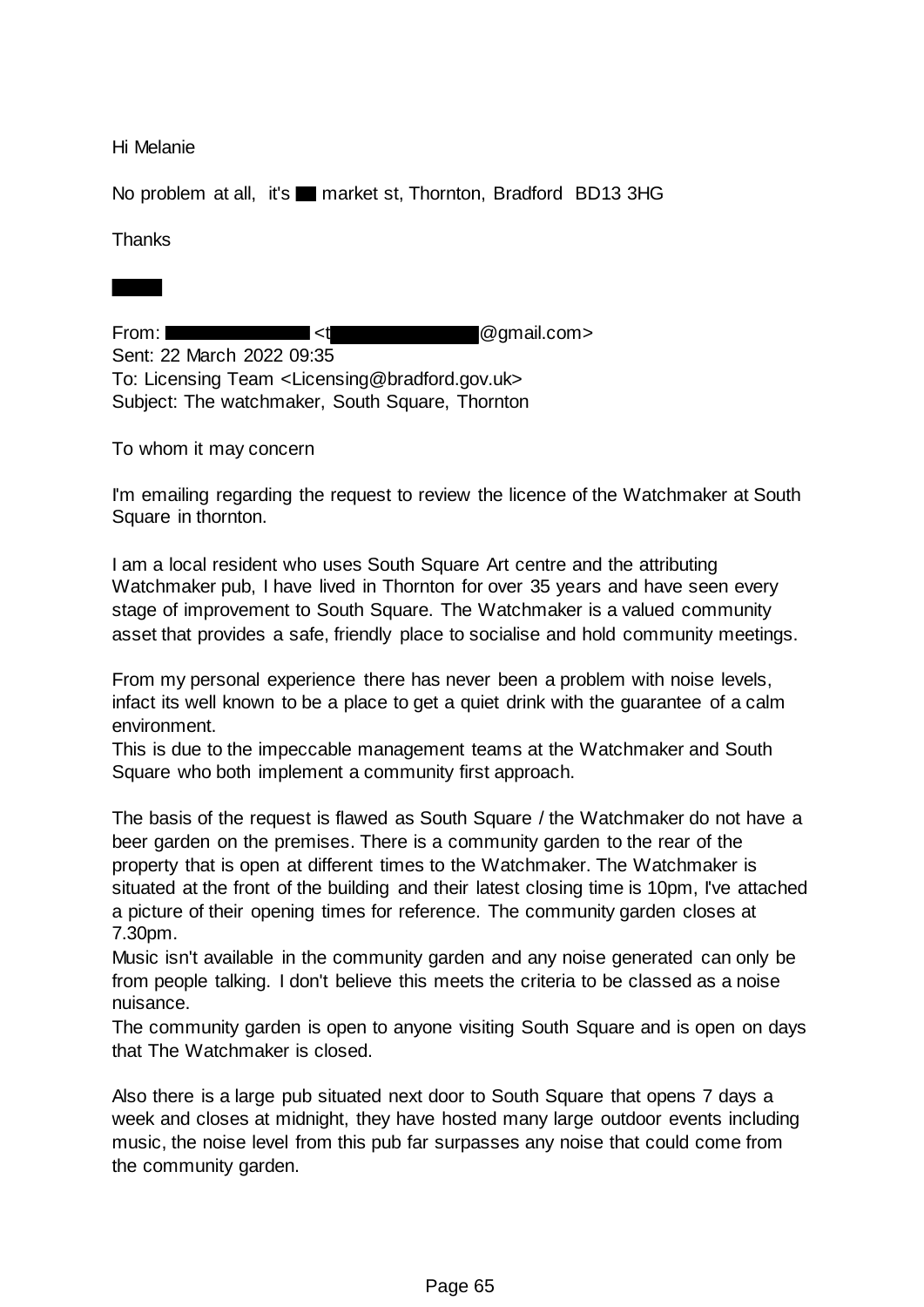From a local residents point of view it would be difficult to determine which premises the noise is coming from.

Based on this I would ask is the request for a license review accurate? If it is accurate I would ask why a pub that shares a building with a small community garden needs a license review and a pub yards away with outdoor music and extended opening hours doesn't?

I don't see any basis for a complaint of noise nuisance at this premises.

I also believe a revocation or restriction of license on this basis would be unjust and would damage community cohesion.

Regards

From: **Example 2018** Contract 2018 2018 2019 2019 2021 2022 2023

Sent: 05 April 2022 08:54 To: Licensing Team <Licensing@bradford.gov.uk> Subject: Re: Watchmaker

## Hi Melanie Our full postal address regarding support for The Warchmakers use of the garden is

## **Cold Road Thornton** Bradford BD133DR

Tele no 01274 Mob **Note** 

Hope that is is what you require

Regards **E** 

Sent from Yahoo Mail on Android

On Wed, 23 Mar 2022 at 17:00,

< @yahoo.co.uk> wrote:

Sir

We are aware that an application has been made regarding the noise levels in the beer garden operated by The Watchmakers at South Square Thornton,Bradford We can say that the beer garden is extremely well run and closed and locked in the evening at 7.30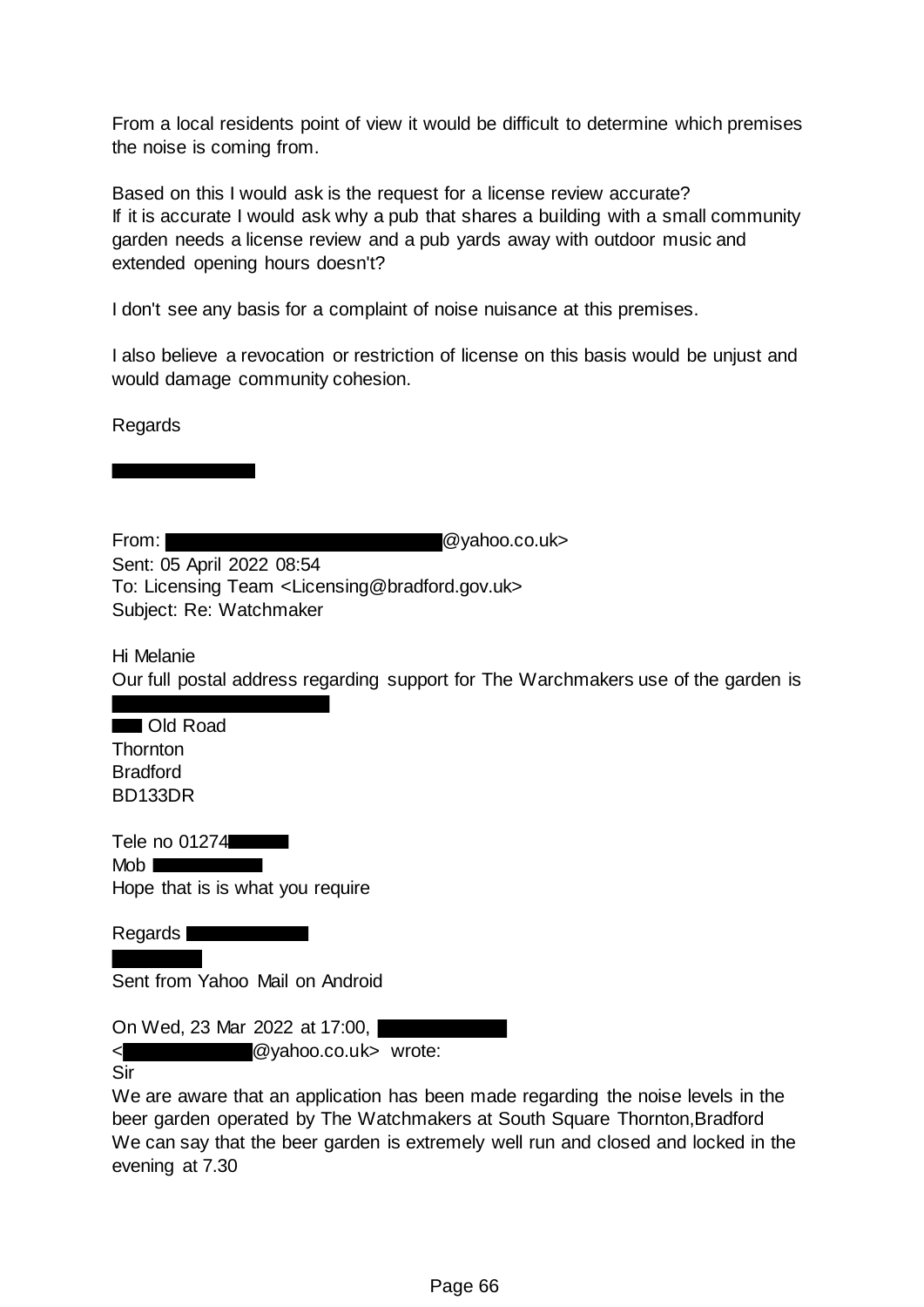The staff offer a table service and if anyone caused any noise problems or swearing would be immediately asked to leave.

I have been in the garden with my disabled son and wife and feel very comfortable and safe there because of policy of the staff.

A great deal of time , effort and money has been invested in the garden to make it a very safe area and it would be a waste if it was closed down.

We do not believe that the noise levels are in any way excessive due to the vigilant staff and early closing of the garden

Our son is very septable to noise and we would not be able to take him there if it was too loud

If in doubt we would urge the Licensing Committee to visit before making any decision that could seriously impact on the livelihood of the Licensees

Should you wish for any further information please do not hesitate to contact us



From: **and Contains Contains Contains Contains Contains Contains Contains Contains Contains Contains Contains Contains Contains Contains Contains Contains Contains Contains Contains Contains Contains Contains Contains Cont** 

Sent: 11 April 2022 14:05

To: Licensing Team <Licensing@bradford.gov.uk>

\_\_\_\_\_\_\_\_\_\_\_\_\_\_\_\_\_\_\_\_\_\_\_\_\_\_\_\_\_\_\_\_\_\_\_\_\_\_\_\_

Subject: Re: Review of Licence, The Watchmaker, South Square Centre, Thornton, BD13 3ES

Please would you confirm receipt of the comments in the email below.

**Havelock Square, Thornton** Bradford BD13 3EZ

From:

Sent: 11 April 2022 13:51 To: LICENSING@BRADFORD.GOV.UK <LICENSING@BRADFORD.GOV.UK> Subject: Review of Licence, The Watchmaker, South Square Centre, Thornton, BD13 3ES Dear Sir/madam,

Review of Licence, The Watchmaker, South Square Centre, Thornton, BD13 3ES

I am a local resident living in Thornton for the last 40 years.

Since the total renovation of South Square I have used the facilities within South Square on a regular basis.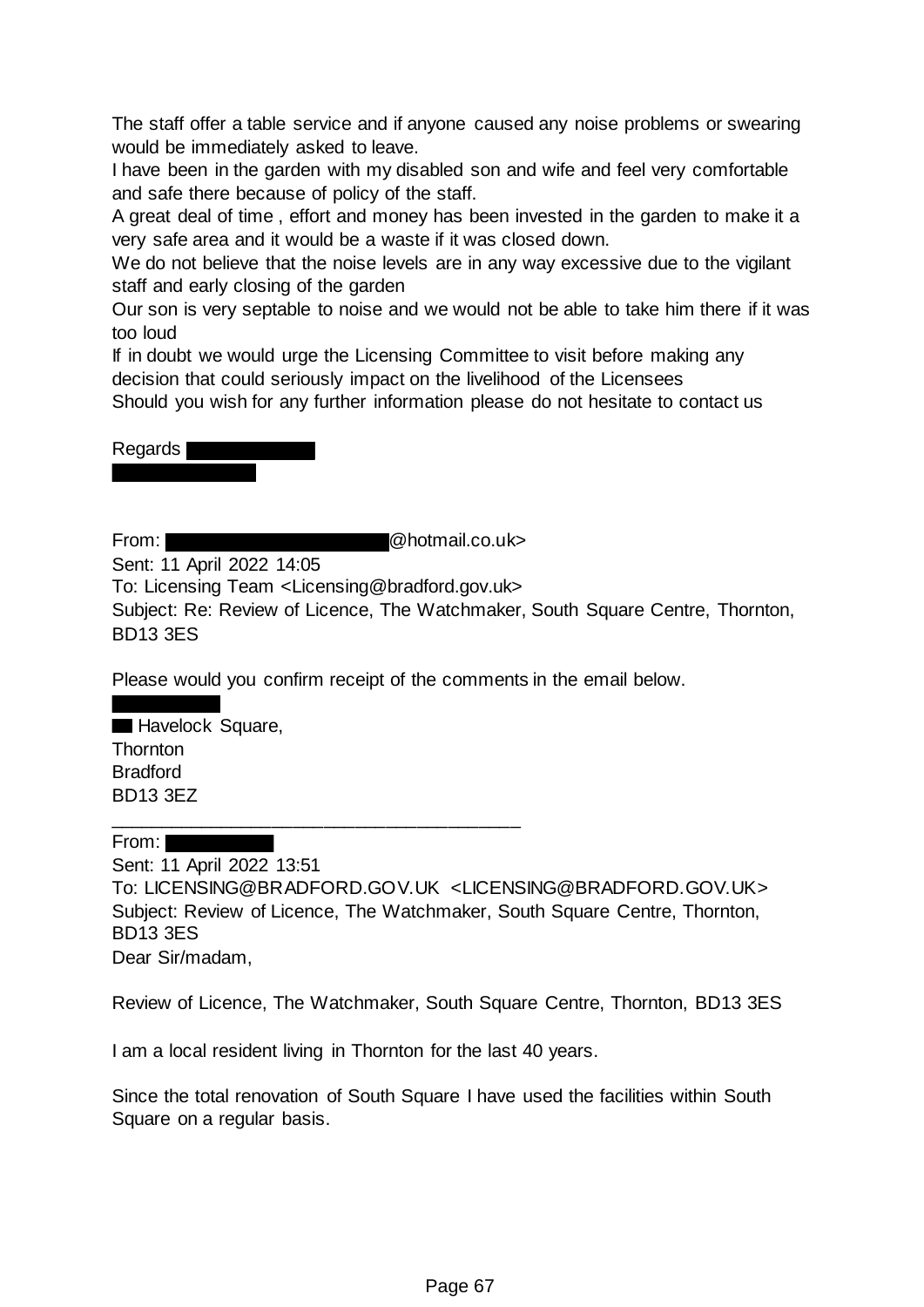This has included "The Watchmakers" bar, and the Cafe "Plenty at the Square". On fine days it is lovely to sit out in the communal areas of South Square , both within the cobbled square itself and the communal garden to the south of the building that is open for all to use.

This building, square and the communal garden are a credit to those who have invested so much time and money (in the case of The Watchmakers, their own time and money) into bringing such a wonderful asset back to life, and providing a hub for people to meet. This facility should be, and is, celebrated by decent people who want a calm and relaxed atmosphere in which to enjoy a coffee, cakes, snacks and also an alcoholic beverage or two if the Watchmakers bar is open.

I have used the Cafe as much as the Watchmakers bar, but from my experience, when I am in the communal gardens, there is no difference in noise levels between when the Watchmakers bar is open, or when it is closed. There is talking, and laughter whether from cafe or bar users but in my experience this has not been raucous in any way, at any time.

The Landlord and Landlady of The Watchmakers do not allow any trouble at either the bar, the cobbled square and the communal garden. Their customers are in my opinion just decent people enjoying a community asset. The staff of the Watchmakers regularly go down to the communal garden to check all is well when the bar is open. Indeed it's only open 5 nights a week with closing times of 8pm, 9pm or on two nights 10pm. Even if some people object to hearing distant talking then the closing times are hardly late.

I would also like to point out that the communal garden that is used by anyone who wants to use it, is directly next to The New Inn car park/outdoor balcony and outdoor seating on one side, and indeed very close to the rear of "The Conservative Club" on the other side. By comparison, the New Inn is open 7 days a week, mostly till 11pm but at weekends open till midnight. On fine nights there are always people sitting outside till midnight and beyond, making noise and smoking. I have often been in the communal garden of South Square and not been able to hear myself think due to excessive noise coming from the New Inn. The New Inn also has regular live music nights and even in winter the side doors of the New Inn pub are left open which inevitably releases the loud music from within the pub well into the night time.

I do wonder if whoever has objected to noise from the Watchmaker, has actually mistaken it for noise that actually comes from the New Inn, because in my experience the New Inn creates far more noise than the customers of the Watchmaker ever did and as I say, the two venues are directly next to each other.

We have a fair amount of unoccupied property in Thornton, not least of which are old pubs. Here, in The Watchmaker, we have a responsible Landlord putting their own money into an asset used by the community in a responsible manner. A business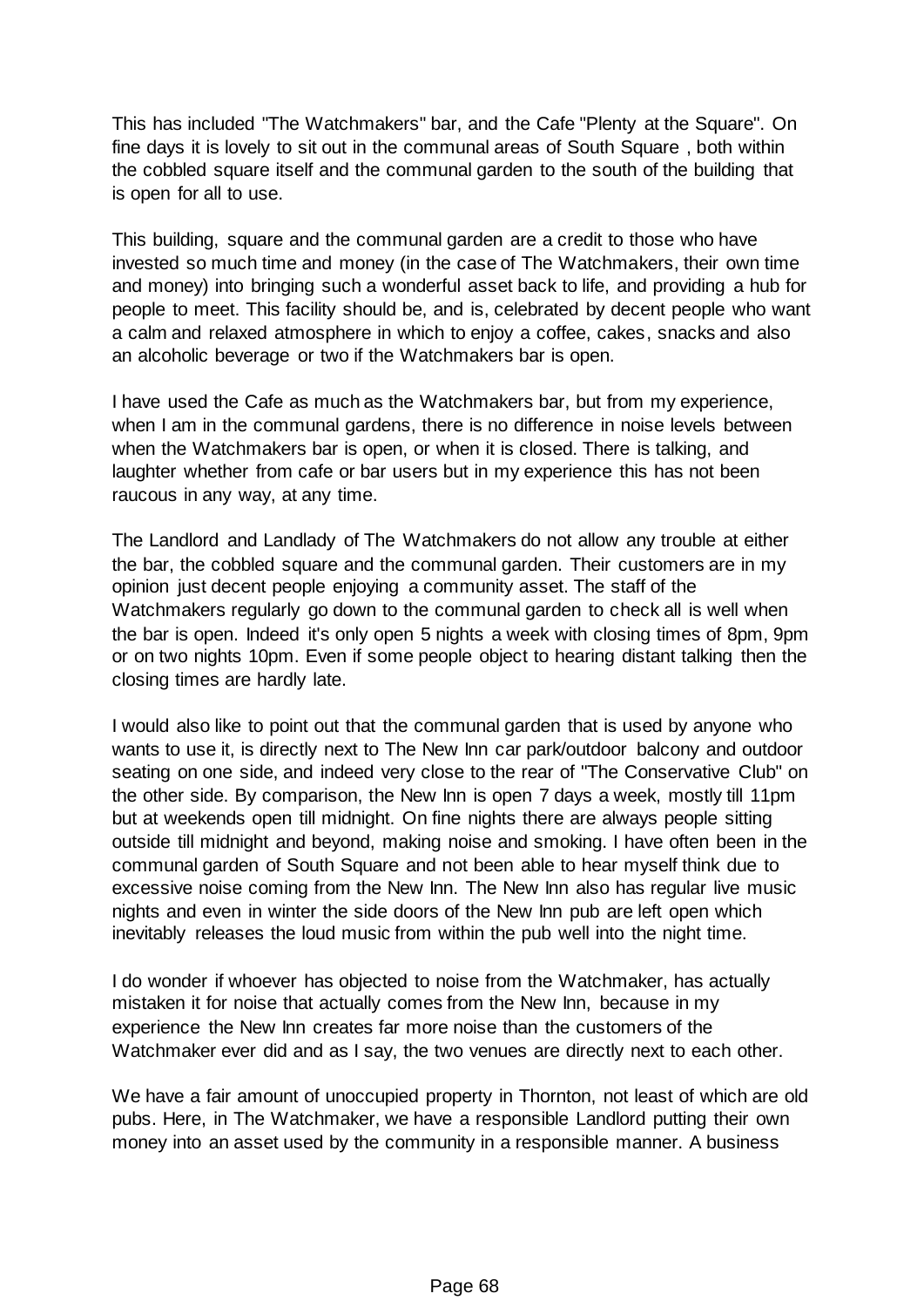where there is never any trouble and one which already has very limited opening hours. They should be supported by the Council as much as possible.

I cannot accept that any slight chatting noise from the communal garden is anything more than residents will have already experienced from both the New Inn and the Conservative Club in the years and decades prior to the Watchmakers opening.

Restricting any part of the Licence for the Watchmaker will not affect the noise level in this area in my opinion because the New Inn outdoor seating area is directly next to the communal garden of South Square and the New Inn is open for significantly longer hours than the Watchmaker.

Yours faithfully

From: @independentdispense.co.uk> Sent: 11 April 2022 18:54 To: Licensing Team <Licensing@bradford.gov.uk>; < @independentdispense.co.uk> Subject: The Watchmaker South square.

Hi,

Our names are **and and and and and and we are the owners of The** Watchmaker at South square centre.

Over the past 18 months a vendetta has been aimed at ourselves and our business by a small group of people who live in around the area of South Square. We have had to put up with lies and false accusations about how we run our business and how our customers behave.

We have had visits form the council as it was alleged we were not following government guidance during Covid but unfortunatley for the accuser we had not even re-opened our doors to start trading when the council representative visited us. This was logged and we were advised a warning would issued to the accuser for wasting council time. Planning was also contacted about us using outdoor spaces although using outdoor areas had been relaxed due to covid19.

Most recently on Saturday 26th March 2022 a member of the anti-Watchmaker group tried to force entry to the bar, threaten to smash Amy`s face in, damage property and film a approxamatly 6 people trying to enjoy a quiet drink in the south square garden. When she finally left she returned an hour later looking for more trouble and I felt the need to flag down a police van. The policemen spoke with her and took her home.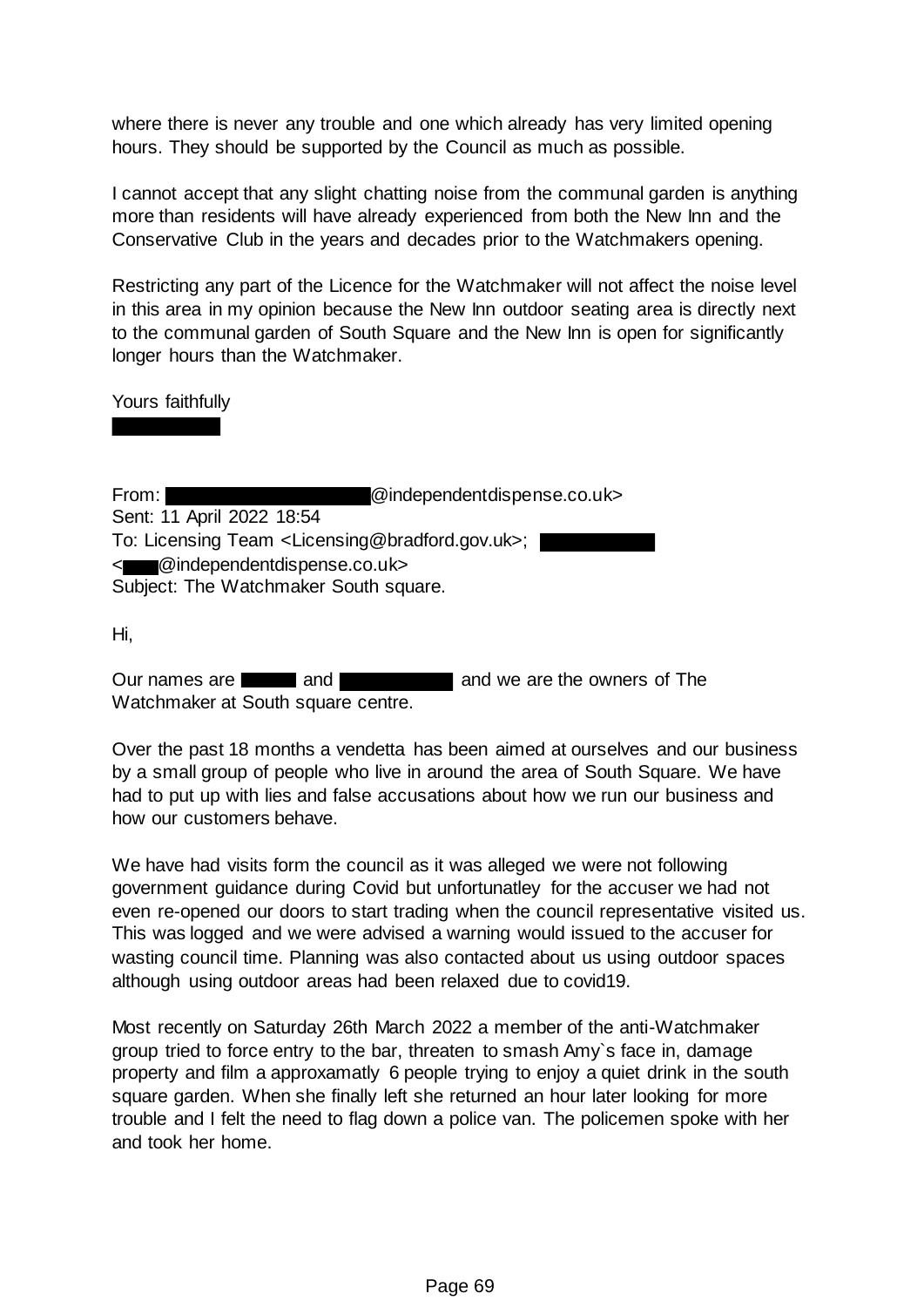Now these incidents have escalated into threats of violence and criminal damage we have had no choice but follow up these on going incidents and report it to the police. With the cctv and video footage taken of these incidents the police have advised us that there is a case to answer for harrasment, threatening behaviour and criminal damage. We have been told ring 999 if she comes back to the the Watchmaker or South Square center. We are in doubt trying get a conviction against her as we cannot take any more.

I find it only fair that if this woman has made any representation it should not be considered due to the nature of the potential crimes against us and the ongoing police investiagtion. The name of this person is xxxxxxxx xxxxxxx of Friendly Street.

For the record we run a very tight ship and have a zero tolerence on any kind of antisocail behaviour and have no problems in dealing with such issues if they were to arise.

We challenge anyone to provide any evidence of noisy or anti-socail behaviour from the Watchmaker customers within the communal areas of South Square.

Our opening times are;

Mon/Tues closed Weds/Thurs 4pm-9pm Fri/Sat 4pm-10pm Sun 4pm-8pm

As you can see we are not a late night bar and our business model is quiet teatime drinks for the discerning person who enjoys a drink in a quiet safe enviroment.

We are situated between the biggest pub in the village The New inn and Thornton Conservative club who open until at least midnight over the weekend and regulary have bands, discos and event celebrations that can heard within the areas of south Square and surrounding areas late into the night. We have never had a DJ or band play at our venue.

There is a statement at the bottom of the blue notice that states `It is an offence to knowingly or recklessly make a false statement in connection with an application which carries an unlimited fine`.

So my question would be how do I follow up this to to bring the people making false accusations and lies about our business to justice.

We have been harrassed, threatened, intimidated, filmed and recorded without good cause by this minority of people and has to stop. These people have gone to every authority they can to stop us going about our daily business. We really hope you see this case for what is, a vendetta against my wife my self and th our business.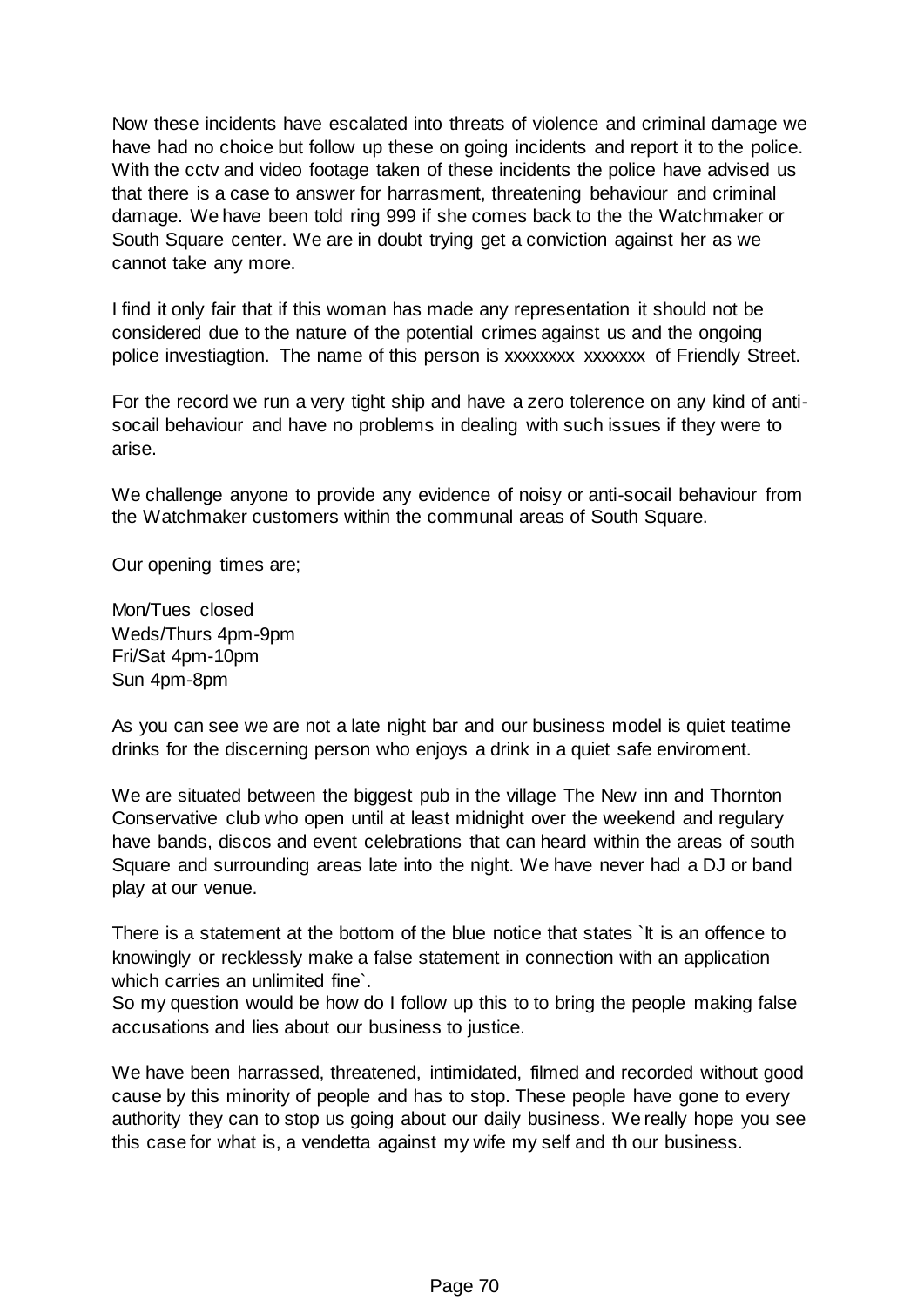**Thanks** 

From: **@gmail.com>** @gmail.com

Sent: 12 April 2022 15:25

To: Licensing Team <Licensing@bradford.gov.uk> Subject: Re 'Prevention of Public Nuisance Notice

Good Afternoon

A notice has been posted with regards to an Application made to the Council for a review of the licence with regards to premises 'The Watchmaker, South Square Centre'.

The grounds of application for review being a noise nuisance to local residents from the use of the beer garden at these premises.

We would like to support the licensee of the Watchmaker for reasons below:

1. The licensee always asks that customers using the beer garden be respectful of residents and not to make any undue noise.

2. It is only open 5 times a week, with only 2 days having the later time of 10pm. The pub only opens either at 3pm or 4pm which isn't excessive hours given the closing times.

3 The New Inn next door opens longer hours and shuts later at midnight on two evenings and is in close proximity to the beer garden at the Watchmaker.

4. Customers at the South Square cafe also have access to the beer garden and it is not restricted just to the Watchmaker customers.

Regards

Valentine Court Back Lane **Thornton** 

From: @btinternet.com>

Sent: 14 April 2022 10:52

To: Melanie McGurk <melanie.mcgurk@bradford.gov.uk> Subject: Re:FW: Licence Review Watchmakers Bar Thornton.

Good Morning Melanie,

My postal address is;

# Cliffe Lane

**Thornton**